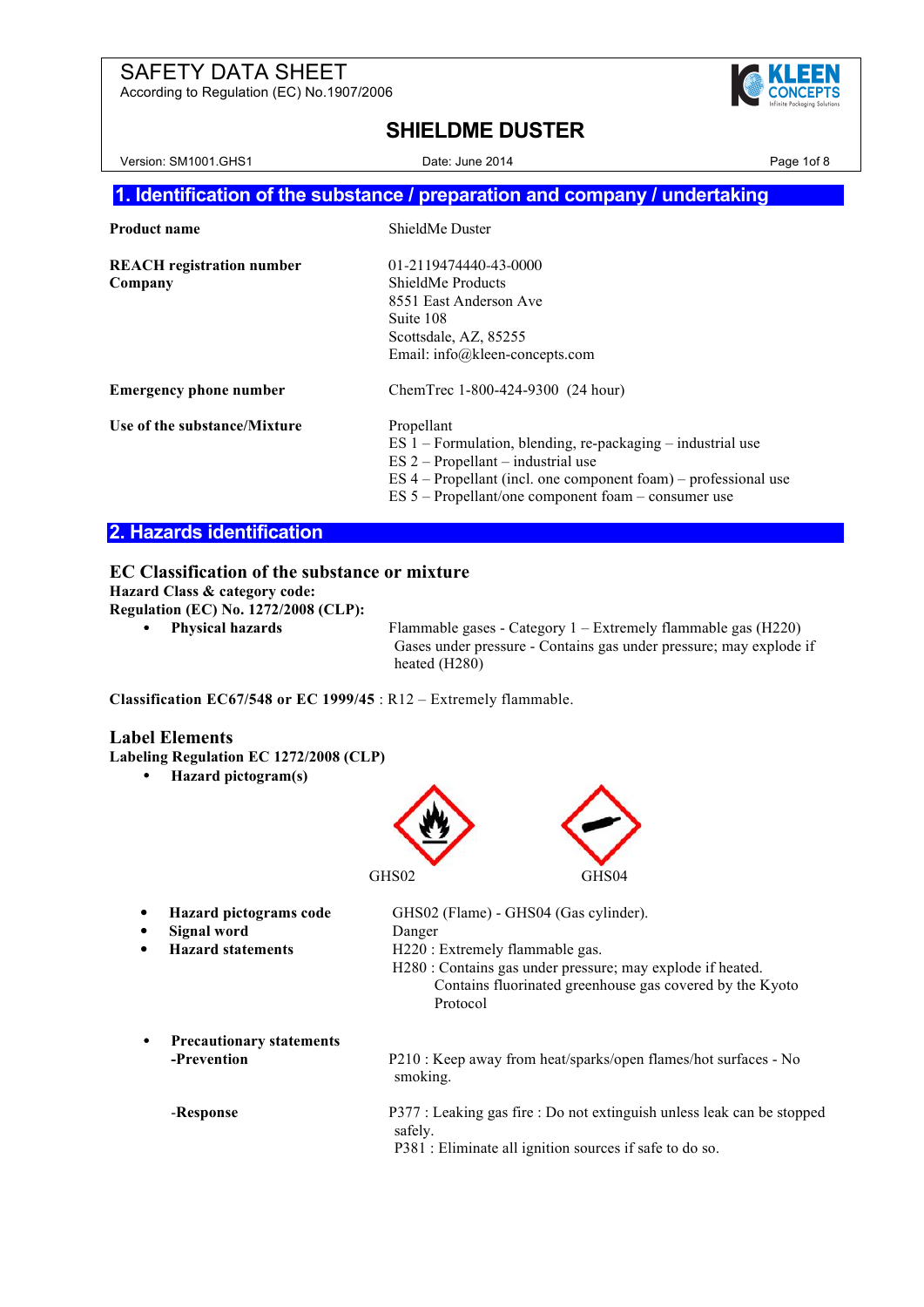According to Regulation (EC) No.1907/2006



#### **SHIELDME DUSTER**

Version: SM1001.GHS1 Date: June 2014 Date: June 2014 **2. Hazards identification continued** -**Response** P377 : Leaking gas fire : Do not extinguish unless leak can be stopped safely. P381 : Eliminate all ignition sources if safe to do so. **-Storage** P403 : Store in a well ventilated place. P410 : Protect from sunlight. **Labeling EC 67/548 or EC 1999/45 Symbol(s)** F+: Extremely flammable. **R Phrase(s)** R12 : Extremely flammable. **S Safety phrase(s)** S9 : Keep container in a well-ventilated place. S16 : Keep away from sources of ignition. **Other hazards** This substance is not considered to be persistent, bio-accumulating nor toxic (PBT). This substance is not considered to be very persistent, nor very bioaccumulating nor toxic (vPvB). Rapid evaporation of the liquid may cause frostbite. Vapors are heavier than air and can cause suffocation by reducing

oxygen available for breathing.

May cause cardiac arrhythmia.

#### **3. Composition / information on ingredients**

| <b>Substance /Preparation</b><br>Chemical name.<br><b>Chemical formula</b> |                 |               | Substance.<br>1,1-Difluoroethane.<br>CH3CHF2 |                  |                                                                         |                                                                        |
|----------------------------------------------------------------------------|-----------------|---------------|----------------------------------------------|------------------|-------------------------------------------------------------------------|------------------------------------------------------------------------|
| Substance name                                                             | <b>Contents</b> | CAS no.       | EC No                                        | Registration no. | <b>Classification</b><br>according to<br><b>Directive</b><br>67/548/EEC | <b>Classification</b><br>according to<br>Regulation<br>1272/2008 (CLP) |
| 1,1-Difluoroethane                                                         | 100%            | $75 - 37 - 6$ | 200-86                                       | 01-2119474440-43 | $F^+$ : R12                                                             | Flam. Gas; H220<br>Press. Gas: H280                                    |

#### **Mixtures**

Not applicable

For the full text of R-Phrases mentioned in this Section, see Section 16. For the full text of H-Statements mentioned in this Section, see Section 16.

#### **4. First aid measures**



**Inhalation** Remove patient from exposure, keep warm and at rest. Administer oxygen if necessary. Apply artificial respiration if breathing has ceased or shows signs of failing. Obtain immediate medical attention.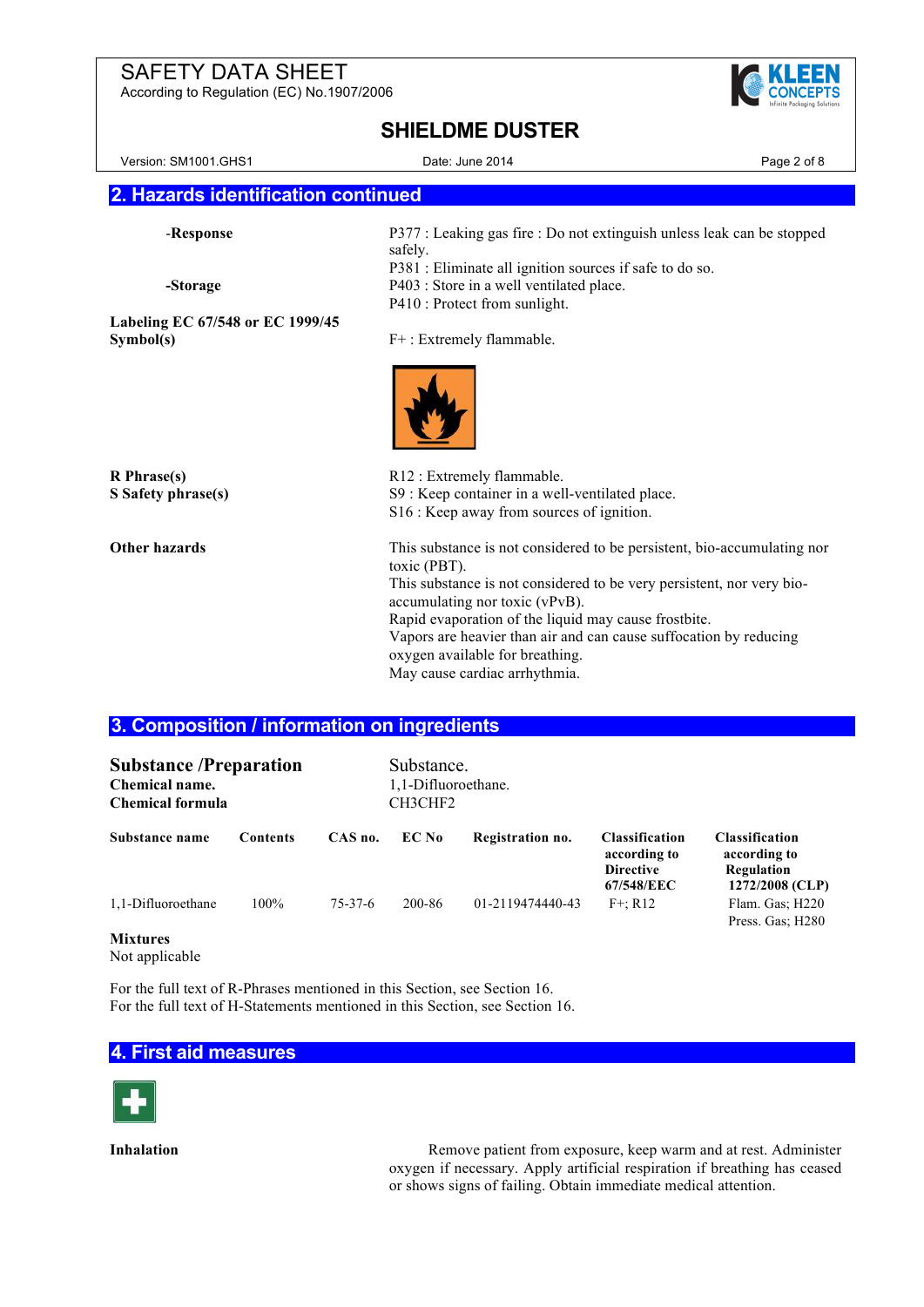According to Regulation (EC) No.1907/2006



#### **SHIELDME DUSTER**

| Version: SM1001.GHS1                                                          | Date: June 2014                                                                                                                                                                                                                                                                | Page 3 of 8 |
|-------------------------------------------------------------------------------|--------------------------------------------------------------------------------------------------------------------------------------------------------------------------------------------------------------------------------------------------------------------------------|-------------|
| 4. First aid measures continued                                               |                                                                                                                                                                                                                                                                                |             |
|                                                                               |                                                                                                                                                                                                                                                                                |             |
| <b>Skin contact</b>                                                           | Thaw affected areas with water. Remove contaminated clothing.<br>Caution: clothing may adhere to the skin in the case of freeze burns.<br>After contact with skin, wash immediately with plenty of warm water. If<br>irritation or blistering occurs obtain medical attention. |             |
| Eye contact                                                                   | Hold eyelids apart and immediately irrigate with eyewash solution or<br>clean water, for at least 15 minutes. Obtain immediate medical<br>attention.                                                                                                                           |             |
| Ingestion                                                                     | Unlikely route of exposure. Do not induce vomiting. Provided the<br>patient is conscious, wash out mouth with water and give 200-300ml<br>(half a pint) of water to drink. Obtain immediate medical attention.                                                                 |             |
| Most important symptoms and effects<br>both acute and delayed.                | Skin contact may produce the following symptoms : Frostbite<br>Inhalation may produce the following symptoms: Shortness of breath,<br>dizziness, weakness, nausea, headache, narcosis, irregular cardiac<br>activity.                                                          |             |
| Indication of any immediate medical<br>attention and special treatment needed | Do not give adrenaline or similar drugs.                                                                                                                                                                                                                                       |             |

**5.Fire-fighting measures Specific hazards** Exposure to fire may cause containers to rupture/explode. Hazardous combustion products: hydrogen fluoride, fluorinated compounds **Hazardous combustion products** Incomplete combustion may form carbon monoxide. **Extinguishing media -Suitable extinguishing media** Water spray, water mist, foam, dry chemical, carbon dioxide (CO2). **Specific methods** If possible, stop flow of product. Move away from the container and cool with water from a protected position. Do not extinguish a leaking gas flame unless absolutely necessary. Spontaneous/explosive re-ignition may occur. Extinguish any other fire. **Special protective equipment for fire** In confined space use self-contained breathing apparatus. Use persona **fighters protective equipment.** Wear neoprene gloves during cleaning up work after a fire. Exposure to decomposition products may be hazardous to health. **Further information** Use fire extinguishing measures that are appropriate to local circumstances and the surrounding environment. Cool containers/tanks with water spray. **6.Accidental release measures**

| <b>Personal precautions</b>      | Evacuate personnel to safe areas.<br>Ventilate area<br>Refer to protective measures listed in sections 7 and 8. |
|----------------------------------|-----------------------------------------------------------------------------------------------------------------|
| <b>Environmental precautions</b> | Should not be released into the environment.                                                                    |
| Clean up measures                | Evaporates.                                                                                                     |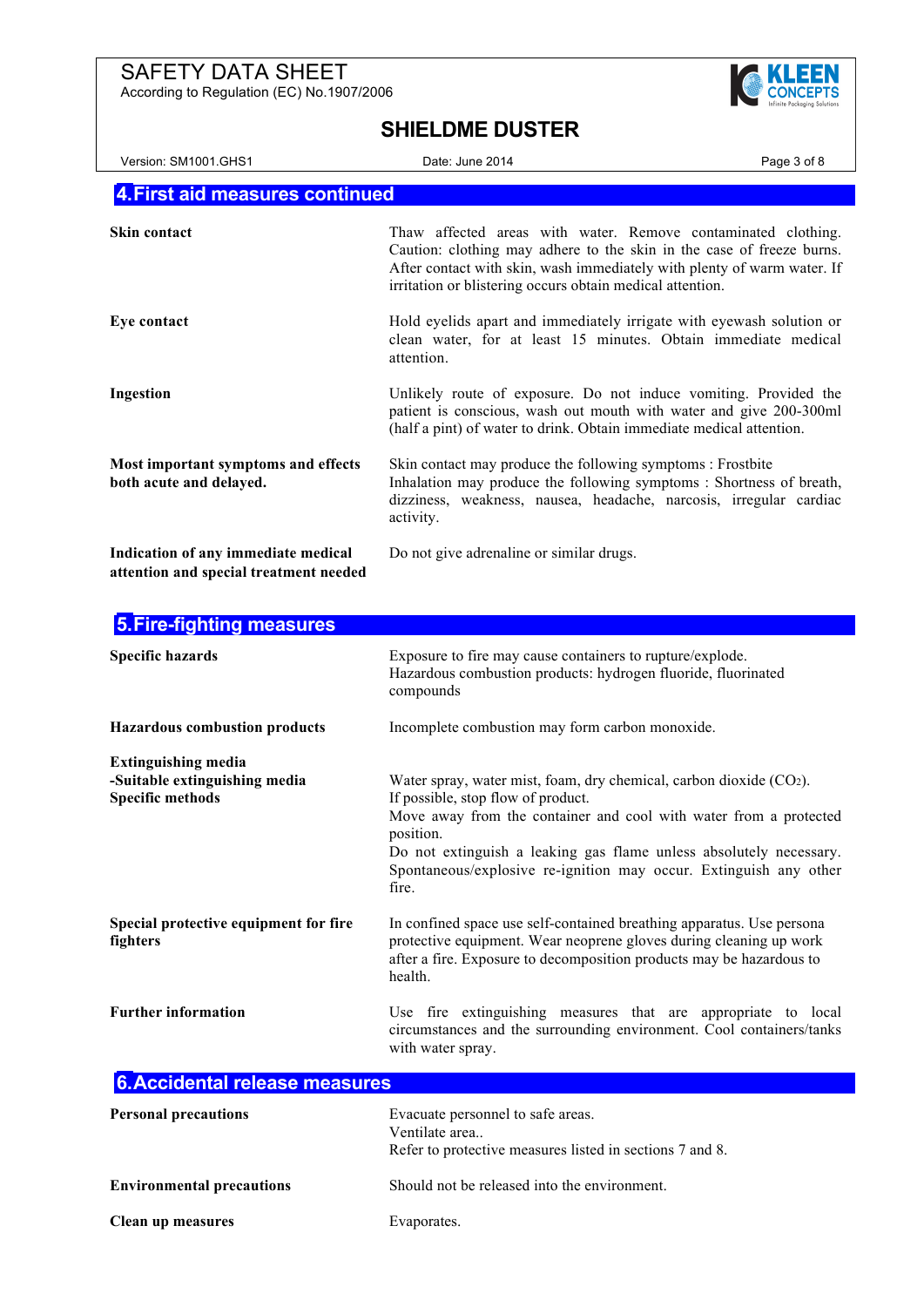According to Regulation (EC) No.1907/2006



## **SHIELDME DUSTER**

| Version: SM1001.GHS1                                                                                                       | Date: June 2014                                                                                                                                                                                                                                                                                                                                                                                                                                                                                                                                                                                                                                   | Page 4 of 8 |
|----------------------------------------------------------------------------------------------------------------------------|---------------------------------------------------------------------------------------------------------------------------------------------------------------------------------------------------------------------------------------------------------------------------------------------------------------------------------------------------------------------------------------------------------------------------------------------------------------------------------------------------------------------------------------------------------------------------------------------------------------------------------------------------|-------------|
| <b>7. Handling and storage</b>                                                                                             |                                                                                                                                                                                                                                                                                                                                                                                                                                                                                                                                                                                                                                                   |             |
| <b>Precautions for safe handling</b><br><b>Advice for safe handling</b>                                                    | Avoid breathing vapors or mist. Avoid contact with skin, eyes and<br>clothing. Provide sufficient air exchange and/or exhaust in work rooms.<br>For personal protection see section 8. See Annex – Section 2.2                                                                                                                                                                                                                                                                                                                                                                                                                                    |             |
| Advice on protection against<br>fire and explosion                                                                         | Vapors are heavier than air and may spread along floors. Vapors may<br>form explosive mixtures with air. The products should only be used in<br>areas from which all naked lights and other sources of ignition have<br>been excluded. Electrical equipment should be protected to the<br>appropriate standard. No sparking tools should be used. Take measures<br>to prevent the build of electrostatic charge. Keep away from heat and<br>sources of ignition. Keep away from open flames., hot surfaces and<br>sources of ignition. When using do not smoke.<br>Avoid breathing vapors or mist. Avoid contact with skin, eyes and<br>clothing. |             |
| Conditions for safe storage,<br>including any incompatibilities<br>Requirements for storage areas and<br><b>Containers</b> | Keep containers tightly closed in a cool, well ventilated place.<br>Store in original container.                                                                                                                                                                                                                                                                                                                                                                                                                                                                                                                                                  |             |
| Advice on common storage                                                                                                   | No materials to be especially mentioned.                                                                                                                                                                                                                                                                                                                                                                                                                                                                                                                                                                                                          |             |
| Storage temperature                                                                                                        | $<$ 52 $^{\circ}$ C                                                                                                                                                                                                                                                                                                                                                                                                                                                                                                                                                                                                                               |             |
| <b>Specific end uses</b>                                                                                                   | No data available.                                                                                                                                                                                                                                                                                                                                                                                                                                                                                                                                                                                                                                |             |
| 8. Exposure controls / personal protection                                                                                 |                                                                                                                                                                                                                                                                                                                                                                                                                                                                                                                                                                                                                                                   |             |

#### **Control parameters**

**Derived No Effect Level**

| 1,1-Difluoroethane<br>٠                  | Type of Application (Use): Workers exposure routes: Inhalation Health<br>effect: Chronic effects, systemic toxicity value: 2713mg/m <sup>3</sup>  |
|------------------------------------------|---------------------------------------------------------------------------------------------------------------------------------------------------|
|                                          | Type of Application (Use): Consumers exposure routes: Inhalation<br>health effect: Chronic effects, systemic toxicity value: 675mg/m <sup>3</sup> |
| <b>Predicted No Effect Concentration</b> |                                                                                                                                                   |
| 1,1-Difluoroethane<br>٠                  | 0,048<br>Value:<br>mg/l<br>Compartment: Fresh water                                                                                               |
|                                          | Value: $0,0048 \text{ mg/l}$<br>Compartment: Marine water                                                                                         |
|                                          | Value: $0.48 \text{ mg/l}$<br>Compartment: Water<br>Remarks: Intermittent use/release                                                             |
|                                          | Value: $0,19 \text{ mg/l}$<br>Compartment: Fresh water sediment                                                                                   |
|                                          | Value: $0,019 \text{ mg/l}$<br>Compartment: Marine sediment                                                                                       |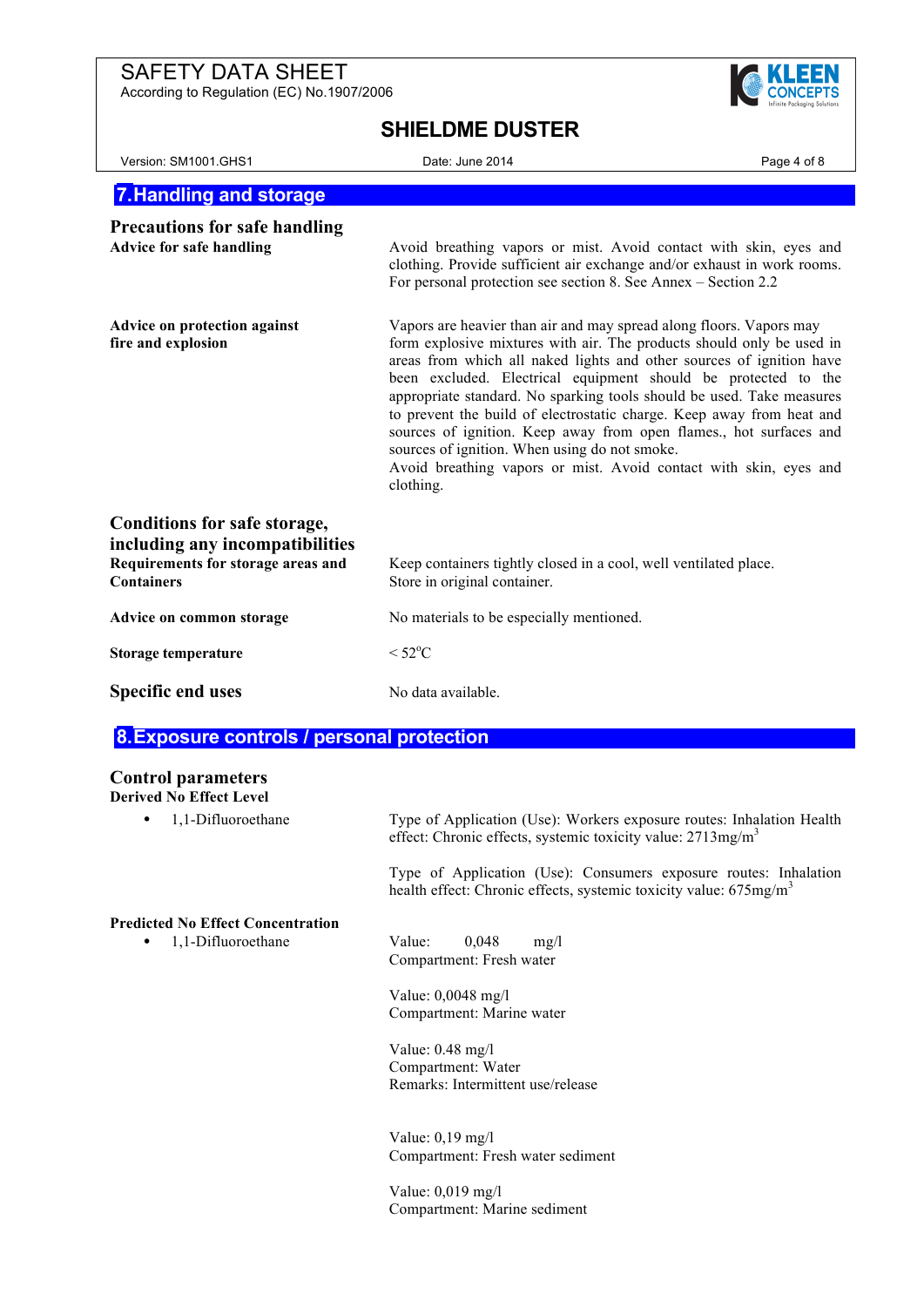According to Regulation (EC) No.1907/2006



|  |  | <b>SHIELDME DUSTER</b> |
|--|--|------------------------|
|--|--|------------------------|

Version: SM1001.GHS1 Date: June 2014 Date: June 2014 Page 5 of 8

Value: 0,141 mg/l Compartment: Soil

## **8.Exposure controls / personal protection continued**

**Personal protection** Wear suitable protective clothing, gloves and eye/face protection.





Safety glasses. Additionally wear a face shield where the possibility exists for face contact due to splashing, spraying or airborne contact with this material.

Wear thermal insulating gloves when handling liquefied gases. In

cases of insufficient ventilation, where exposure to high concentrations of vapour is possible, suitable respiratory protective equipment with positive air supply should be used.

Do not smoke while handling product.

Heat insulating gloves

#### **9. Physical and chemical properties**

**Form** Liquefied gas Color Clear, colorless **Odor** Slight ether-like. **Molecular weight [g/mol]** 66.05 **Solubility in water [g/l]** 3.2 at 21<sup>o</sup>C at 1013 hPa **Boiling point (<sup>o</sup> C)** -24.7 at 1013 hPa Freezing point/ (<sup>°</sup>C) **C)** -117 at 1013 hPa **Density** 0,0027g/cm<sup>3</sup> at 25<sup>o</sup>C (1013 hPa) **Vapor pressure (25<sup>o</sup> C)** 5146,24 hPa **Lower flammability limit [vol% in air]** 4.32 **Upper flammability limit [vol% in air]** 17.35 **Auto ignition temperature [<sup>o</sup> C]** 440 **Partition coefficient: n-octanol/water** POW 1.13 at 25°C **Other data** No data available.

#### **10.Stability and reactivity**

| <b>Reactivity</b>                         | Extremely flammable gas.                                                                                                     |
|-------------------------------------------|------------------------------------------------------------------------------------------------------------------------------|
| <b>Chemical Stability</b>                 | The product is chemically stable                                                                                             |
| <b>Possibility of hazardous reactions</b> | Vapors may form explosive mixture with air.                                                                                  |
| <b>Conditions to avoid</b>                | Temperatures $> 52^{\circ}$ C                                                                                                |
| Incompatible materials                    | Incompatible products Alkali metals and Alkaline earth metals,<br>powdered metals and powdered metal salts                   |
| <b>Hazardous decomposition products</b>   | Hazardous thermal decomposition products may include: Carbon<br>oxides, Hydrogen Fluoride, Carbonyl Fluoride, Fluorocarbons. |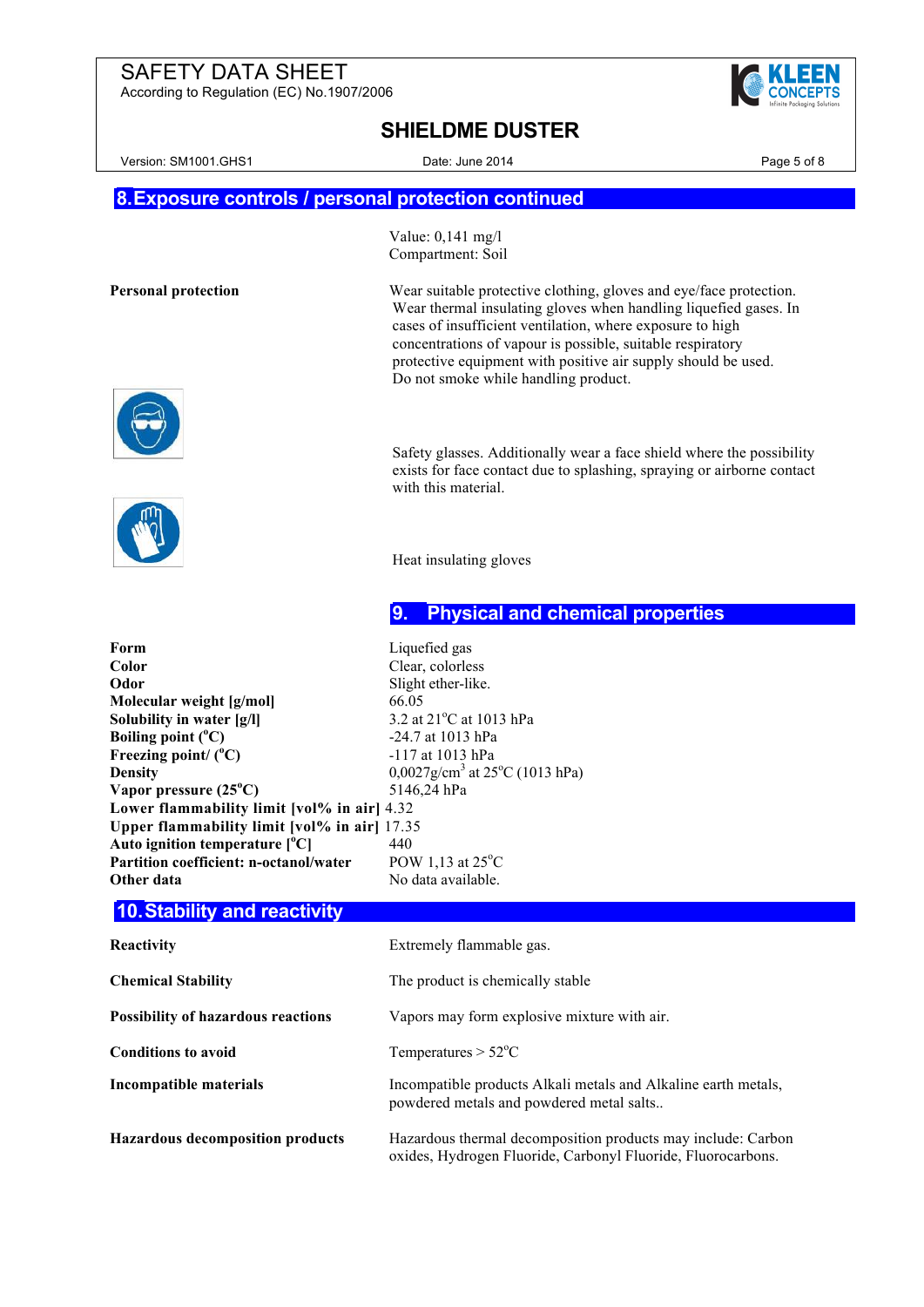According to Regulation (EC) No.1907/2006



## **SHIELDME DUSTER**

Version: SM1001.GHS1 Date: June 2014 Date: June 2014

## **11. Toxicological information**

## **Information on toxicological effects**

**Acute oral toxicity**

# **Acute inhalation toxicity**<br>**•** 1,1-Difluoroethane

LC50/rat: 437 500 ppm

/ dog Cardiac sensitization.

| <b>Skin irritation</b>                                  |                                                                                                                                                                                                                                 |
|---------------------------------------------------------|---------------------------------------------------------------------------------------------------------------------------------------------------------------------------------------------------------------------------------|
| 1,1-Difluoroethane                                      | Not tested on animals.<br>Classification: Not classified as irritant.<br>Result: No skin irritation.<br>Not expected to cause skin irritation based on expert review of the<br>properties of the substance.                     |
| <b>Eye</b> irritation                                   |                                                                                                                                                                                                                                 |
| 1,1-Difluoroethane                                      | Not tested on animals.<br>Classification: Not classified as irritant.<br>Result: No eye irritation.<br>Not expected to cause eye irritation based on expert review of the<br>properties of the substance.                       |
| <b>Sensitization</b>                                    |                                                                                                                                                                                                                                 |
| 1,1-Difluoroethane                                      | Not tested on animals.<br>Classification: Not classified as skin sensitizer.<br>Result: Does not cause skin sensitization.<br>Not expected to cause sensitization based on expert review of the<br>properties of the substance. |
| <b>Repeated dose toxicity</b>                           |                                                                                                                                                                                                                                 |
| 1,1-Difluoroethane                                      | Inhalation rat: No toxicologically significant effects were found.                                                                                                                                                              |
| <b>Mutagenicity assessment</b>                          |                                                                                                                                                                                                                                 |
| 1,1-Difluoroethane                                      | Animal testing did not show mutagenic effects.                                                                                                                                                                                  |
| <b>Carcinogenicity assessment</b><br>1,1-Difluoroethane | Animal testing did not show any carcinogenic effects.                                                                                                                                                                           |
| <b>Toxicity to reproduction assessment</b>              |                                                                                                                                                                                                                                 |
| 1,1-Difluoroethane                                      | No data available.                                                                                                                                                                                                              |
| <b>Human Experience</b>                                 | Excessive exposures may affect human health, as follows:                                                                                                                                                                        |
|                                                         | Inhalation - Severe shortness of breath, narcosis, irregular cardiac<br>activity.                                                                                                                                               |
| <b>Further information</b>                              | May cause cardiac arrhythmia. Rapid evaporation of the liquid may<br>cause frostbite.                                                                                                                                           |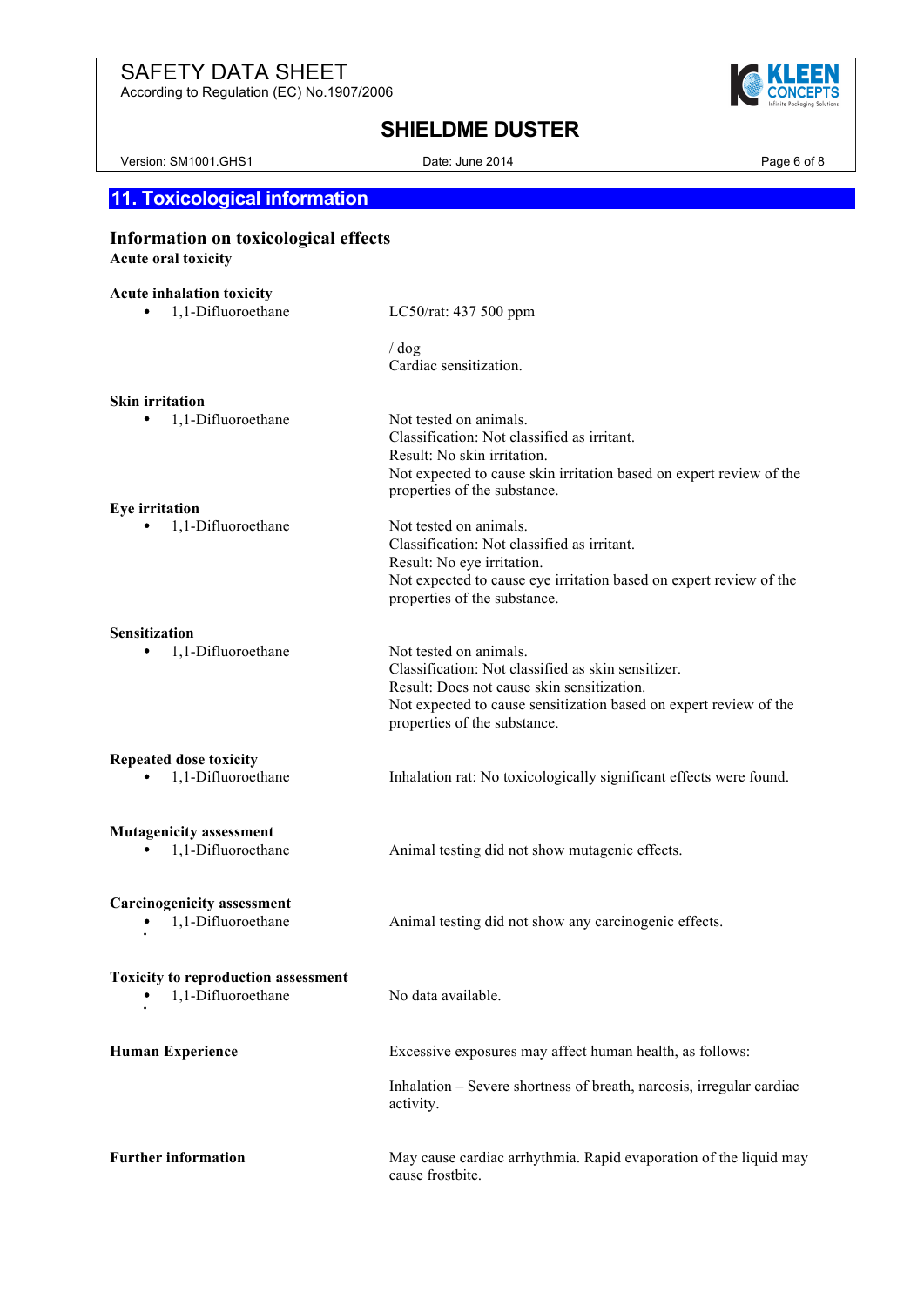According to Regulation (EC) No.1907/2006

**UN Proper shipping name** 1,1-Difluoroethane

Labelling No. 2.1

**Tunnel instructions (**B/D)



## **SHIELDME DUSTER**

| ILLUINL DUU I LIV                                                                                     |                                                                                                                                                                                     |             |
|-------------------------------------------------------------------------------------------------------|-------------------------------------------------------------------------------------------------------------------------------------------------------------------------------------|-------------|
| Version: SM1001.GHS1                                                                                  | Date: June 2014                                                                                                                                                                     | Page 7 of 8 |
| <b>12. Ecological information</b>                                                                     |                                                                                                                                                                                     |             |
| <b>Toxicity</b><br><b>Toxicity to fish</b><br>1,1-Difluoroethane<br>$\bullet$                         | LC50/96 h/Fish (unspecified): 295,783 mg/l                                                                                                                                          |             |
| Toxicity to aquatic invertebrates<br>1,1-Difluoroethane<br>٠                                          | EC50/48 h/Daphnia: 146,695 mg/l                                                                                                                                                     |             |
| Persistence and degradability                                                                         | No data available.                                                                                                                                                                  |             |
| <b>Bio-accumulative potential</b><br><b>Bioaccumulation</b>                                           | No data available.                                                                                                                                                                  |             |
| <b>Mobility in soil</b><br><b>Mobility</b> in soil                                                    | Koc: 4,47                                                                                                                                                                           |             |
| <b>Results of PBT and vPvB</b><br>assessment<br>PBT and vPvB assesment                                | This substance is not considered to be persistent, bio-accumulating<br>nor toxic (PBT). This substance is not considered to be very persistent<br>nor very bio accumulating (vPvB). |             |
| <b>Other adverse effects</b><br>Ozone depletion potential                                             | $\boldsymbol{0}$                                                                                                                                                                    |             |
| Global warming potential (GWP)                                                                        | 124                                                                                                                                                                                 |             |
| <b>13. Disposal information</b>                                                                       |                                                                                                                                                                                     |             |
| <b>Waste treatment methods</b><br>Product                                                             | Can be used after re-conditioning. See Annex - Section 2.1                                                                                                                          |             |
| <b>Contaminated packaging</b>                                                                         | Empty pressure vessels should be returned to the supplier.                                                                                                                          |             |
| 14. Transport information                                                                             |                                                                                                                                                                                     |             |
| UN No.<br>Labelling ADR, IMDG, IATA                                                                   | 1030                                                                                                                                                                                |             |
|                                                                                                       | 2.1: flammable gas                                                                                                                                                                  |             |
| <b>Land transport</b><br><b>ADR</b><br><b>Class</b><br><b>Classification code</b><br>H.I.nr<br>UN No. | 2<br>2F<br>23<br>1030                                                                                                                                                               |             |